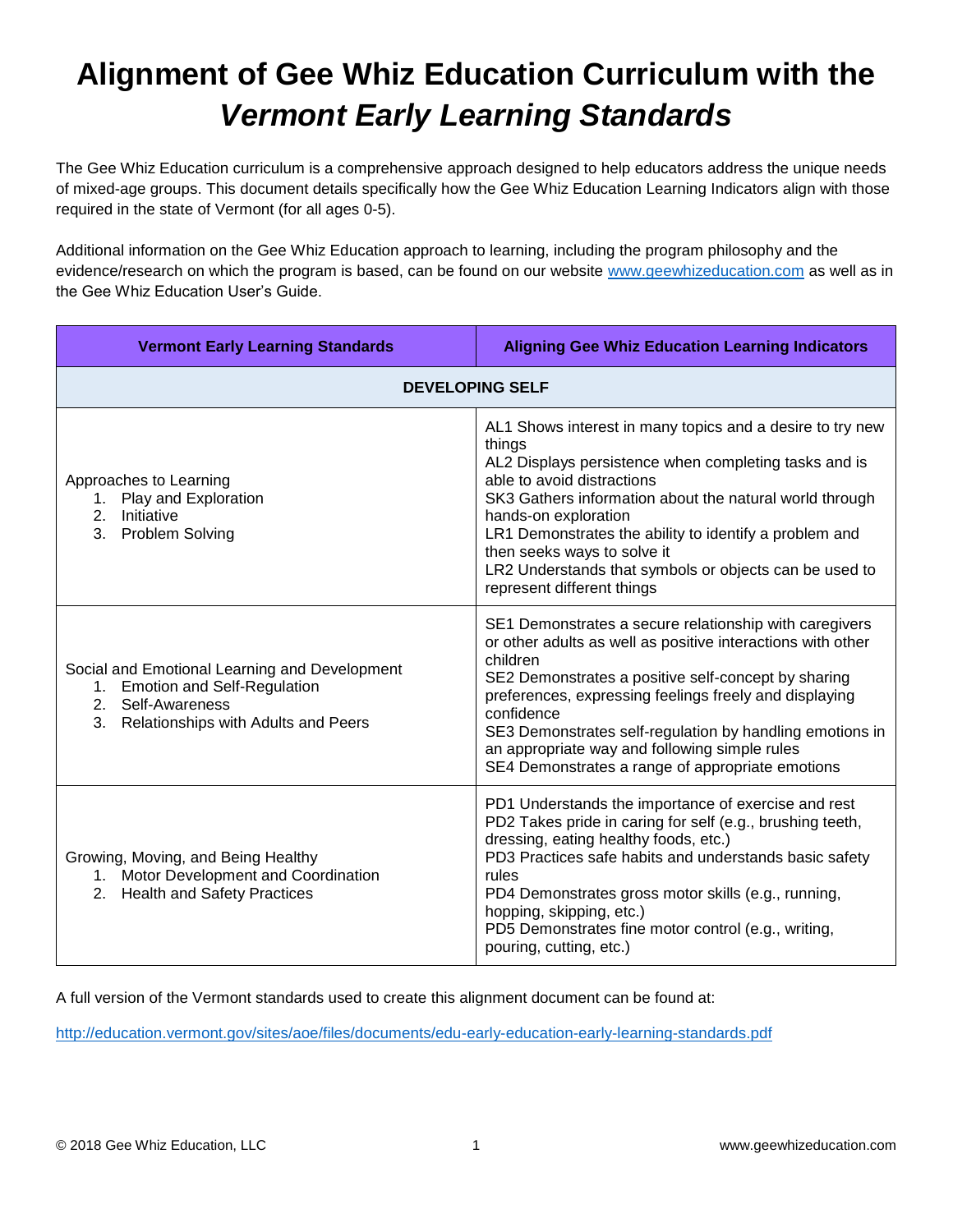| <b>Vermont Early Learning Standards</b>                                                                                                                                                                                                                                                                                                                                                                                                                                                                                                                                                                                         | <b>Aligning Gee Whiz Education Learning Indicators</b>                                                                                                                                                                                                                                                                                                                                                                                                                               |  |
|---------------------------------------------------------------------------------------------------------------------------------------------------------------------------------------------------------------------------------------------------------------------------------------------------------------------------------------------------------------------------------------------------------------------------------------------------------------------------------------------------------------------------------------------------------------------------------------------------------------------------------|--------------------------------------------------------------------------------------------------------------------------------------------------------------------------------------------------------------------------------------------------------------------------------------------------------------------------------------------------------------------------------------------------------------------------------------------------------------------------------------|--|
| <b>COMMUNICATION AND EXPRESSION</b>                                                                                                                                                                                                                                                                                                                                                                                                                                                                                                                                                                                             |                                                                                                                                                                                                                                                                                                                                                                                                                                                                                      |  |
| Language Development<br>1. Receptive Language (Listening)<br>2. Expressive Language (Speaking)<br>3. Speaking & Listening<br>Social Rules of Language<br>4.<br>Language<br>5.<br>Dual Language Learners - Receptive and<br>6.<br>Expressive English Language Skills                                                                                                                                                                                                                                                                                                                                                             | LD1 Understands spoken language<br>LD2 Understands and then uses an ever increasing<br>vocabulary<br>LD3 Uses language to express ideas, wants, and needs<br>LD4 Increasingly engages adults and other children in<br>conversations                                                                                                                                                                                                                                                  |  |
| <b>Literacy Development</b><br>1. Foundational Reading Skills<br>2. Reading<br>a. Engagement with Literature and<br>Informational Text (0-5)<br>b. Engagement with Literature<br><b>Reading Informational Text</b><br>C.<br>Writing<br>3.<br>Dual Language Learners - Literacy in English<br>4.                                                                                                                                                                                                                                                                                                                                 | LK1 Shows an interest in books and understands stories<br>are a way of sharing information<br>LK2 Understands that language is made up of words,<br>which can be broken down into syllables<br>LK3 Begins to name letters and identify their sounds<br>LK4 Understands concepts about print (e.g., reading from<br>left to right, logos as symbols, etc.)<br>LK5 Begins to use a variety of writing tools to use writing<br>(invented or true) as a way to convey thoughts and ideas |  |
| Creative Arts and Expression<br>1. Visual Arts<br>2.<br>Music<br>Theatre (Dramatic Play)<br>3.<br>$\mathbf{4}$ .<br>Dance                                                                                                                                                                                                                                                                                                                                                                                                                                                                                                       | CA1 Participates in musical activities including singing<br>and utilizing instruments<br>CA2 Uses movement and dance to express ideas and<br>emotions<br>CA3 Utilizes a variety of art materials (both two and three-<br>dimensional) to express self<br>CA4 Engages in pretend play with, or without, the use of<br>props                                                                                                                                                           |  |
| <b>LEARNING ABOUT THE WORLD</b>                                                                                                                                                                                                                                                                                                                                                                                                                                                                                                                                                                                                 |                                                                                                                                                                                                                                                                                                                                                                                                                                                                                      |  |
| <b>Mathematics</b><br>1. Number Sense, Quantity, and Counting<br><b>Number Sense and Quantity</b><br>a.<br>b. Counting and Cardinality<br><b>Number Relationships and Operations</b><br>2.<br>Number Relationships and Operations<br>a.<br>b. Operations and Algebraic Thinking<br>c. Numbers and Operations in Base Ten<br>Numbers and Operations in Base Ten -<br>d.<br>Fractions<br>Measurement, Classification and Data<br>3.<br>Measurement, Comparison,<br>а.<br>Classification, and Time<br><b>Measurement and Data</b><br>b.<br>Geometry and Spatial Reasoning<br>4.<br>a. Geometry and Spatial Sense<br>Geometry<br>b. | MK1 Understands that numbers tell "how many"<br>MK2 Recognizes that numbers go in a specific order<br>MK3 Recognizes shapes and positional concepts<br>MK4 Creates, imitates and/or extends patterns<br>MK5 Utilizes measurement (standard and nonstandard) to<br>compare and contrast objects (includes graphing)<br>MK6 Sorts or groups objects based on common<br>characteristics                                                                                                 |  |